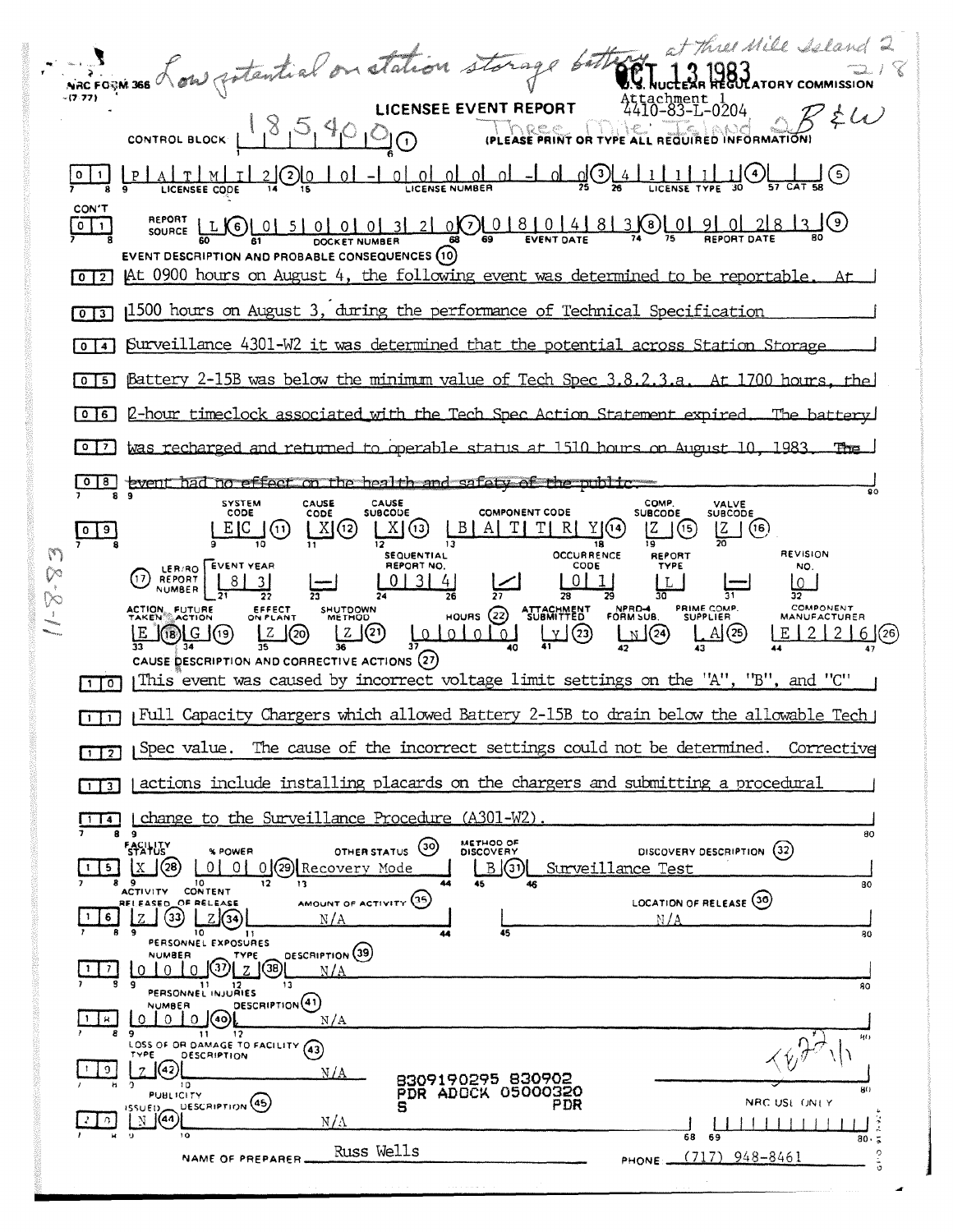# LER 83-034/01L-0 EVENT DATE - August 4, 1983

### I. EXPLANATION OF THE OCCURRENCE

At 0900 hours on August 4, 1983, the following condition was determined to be reportable. At 1500 hours on August 3, 1983, during the performance of Technical Specification Surveillance Test No. 4301-W2, "Station Storage Batteries Weekly Check", it was determined by the Electrical Maintenance Foreman that the potential (voltage) across Station Storage Battery 2-15B was below the minimum allowable value of Tech Spec 3.8.2.3.a. The voltage across 2-15B was 248.9 volts; minimum allowable Tech Spec value is 250 volts. This placed the unit into the Action Statement of Tech Spec 3.8.2.3 which commenced a two hour timeclock associated with the Action Statement. An attempt was made to equalize Station Storage Battery 2-15B with the "A" Full Capacity Charger. This attempt was unsuccessful. Thus, the "B" and "C" Full Capacity Chargers were placed on the Station Storage Battery for a planned 72 hour recharging period. (Note: The 'TY' Full Capacity Charger was out-of-service due to a blown fuse.) Due to a miscommunication, the Unit 2 Control Roam was not made fully aware of the above event. Subsequently, at 1700 hours on August 3, 1983, the two hour timeclock was exceeded, thus resulting in the above event becoming prompt reportable pursuant to Tech Spec 6.9.1.8(b).

On August 6, 1983, Station Storage Battery 2-15B was taken off the "B" and "C" Full Capacity Chargers in order to test the battery's voltage. The voltage again tested low. Upon inspection, it was discovered that the voltage set points on the "A", "B", and "C" Full Capacity Chargers had been adjusted which resulted in Station Storage Battery 2-15B draining below the Tech Spec minimum allowable value.\* The voltage set points were reset and Storage Battery 2-15B was placed on an equalizer charge for 72 hours. At 1510 hours on August 10, 1983, Station Storage Battery 2-15B was verified to have a potential above the minimum allowable Tech Spec value; thus, 2-15B was returned to operable status.

\* (The setpoints for the "D" Full Capacity Charger had been adjusted earlier during troubleshooting of the units.)

#### II. CAUSE OF THE OCCURRENCE

This event was caused by incorrect voltage limit settings on the "A", "B", and "C" Full Capacity Chargers which allowed Station Storage Battery 2-15B to drain below the minimum allowable Tech Spec value. It could not be determined why the voltage limit settings on the chargers were below the Tech Spec minimum allowable value.

### III. CIRCUMSTANCES SURROUNDING THE OCCURRENCE

At the time of the occurrence, the Unit 2 facility was in a long-term cold shutdown state. The reactor decay heat was being removed via loss to ambient. Throughout the event there was no effect on the Reactor Coolant System or the core.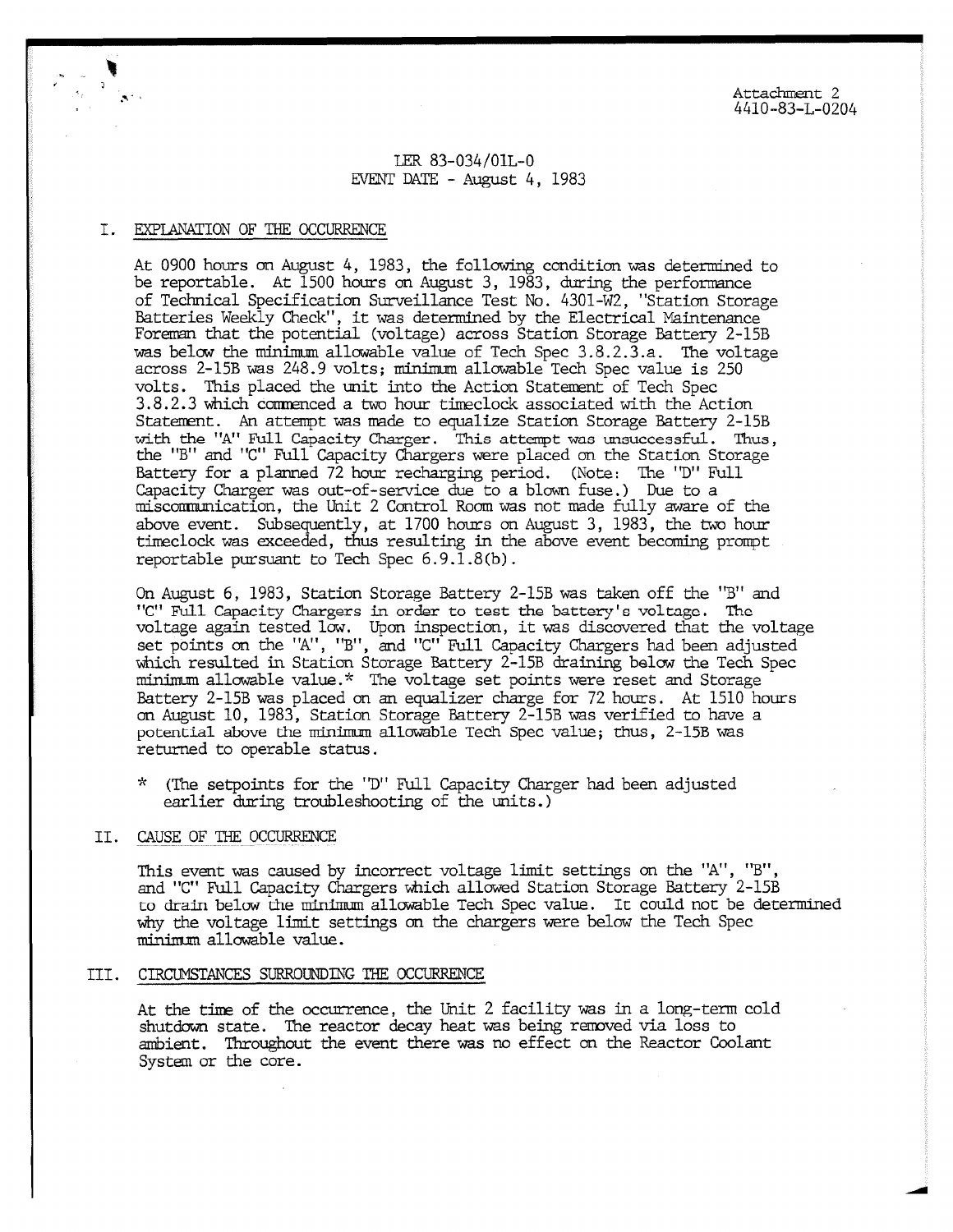# IV. CORRECTIVE ACTIONS TAKEN OR TO BE TAKEN

**Inmediate** 

- 1. The voltage setpoints were reset and Station Storage Battery 2-15B was recharged. At 1510 hours on August 10, 1983, Station Storage Battery 2-15B was returned to operable status.
- 2. Unit 2 Maintenance Foremen have been counseled to immediately inform Control Room personnel anytime a deficiency is observed during the performance of a surveillance procedure.

#### Lang-Term

Placards will be posted on the Full Capacity Chargers of Station Batteries 2-15B and 2-25B advising personnel not to adjust the float and equalize voltage without obtaining prior approval from the Maintenance Department. Additionally, a PCR will be drafted within thirty days of the day of this LER to Surveillance Procedure 4301-W2 to reflect the longterm corrective action stated above. This LER will be updated upon completion of the long-term corrective actions.

V. COMPONENT FAILURE DATA

Full Capacity Chargers - ELTRA Corporation